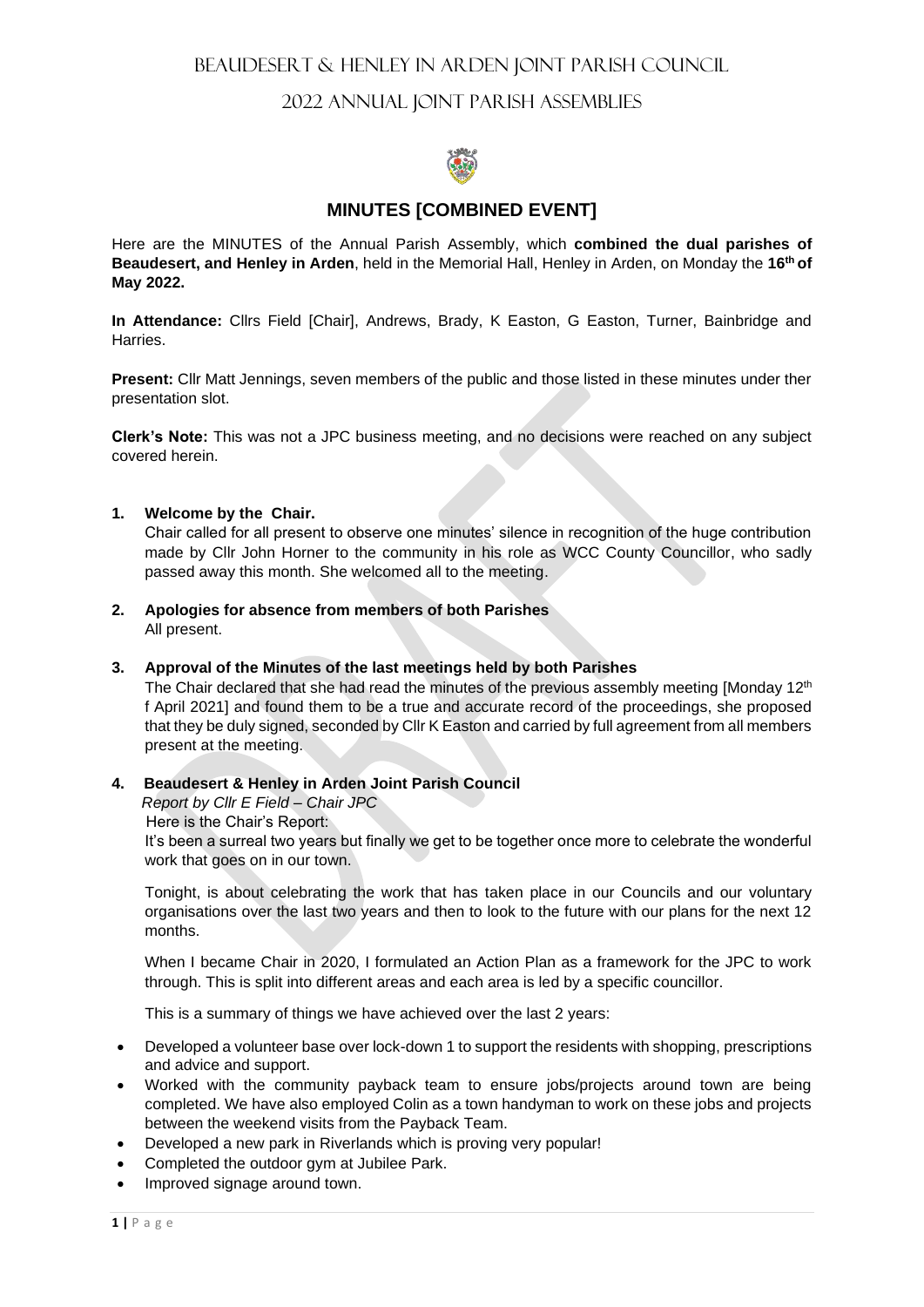# 2022 ANNUAL JOINT PARISH ASSEMBLIES

• Launched new website to encourage visitors to Henley.

# **Ongoing Issues**

- Car parking this is reaching completion and should be fully resolved over the next few months FULL COUNCIL
- Plans being put into place to add Sports facilities back into Henley, using 106 agreement from WASPS – COUNCILLOR JULIE BRADY
- Continue to attract visitors to Henley in conjunction with businesses and Court Leet and Heritage Centre – COUNCILLOR WENDY ANDREWS
- Continue to move forward with speed awareness projects such as 20 is plenty in conjunction with other partners – FULL COUNCIL
- Continue to work with WCC and Environmental Agency to reduce flooding incidents in Henley COUNCILLOR KATE EASTON

The new action plan for the next 12 months is currently being worked on and will be published over the next few weeks.

If there are things you would like to see the JPC get involved with, please come along to our meetings. They are held on the first Monday of each month at 7 pm at The Memorial Hall. We are always keen to hear your views on life in Henley and will be happy to support where we can!

# **5. Town Welfare & Maintenance Group**

#### *Report by Cllr Andrews*

Cllr Andrews updated all on the encouraging response from residents on the work being carried out by our Handyman, Colin Harrison, who recently upgraded the toddlers play area with a new rubber chippings safety surface and containing border works to prevent overspill. She advised all that further work on upgrades were ongoing and would be reported on in the local media. Cllr Andrews invited members of the public to approach her on any aspects in improvements they might have or indeed report any damage that might be rectified by Colin and the PayBack Team. Progress had been made in joining with Shakespeare's England which would broaden the publicity base for the town along with improved signage and visitor advice projects.

## **6. Green Spaces**

#### *Report by Cllr Bainbridge*  Here is Cllr Bainbridge's Report

Beaudesert and Henley are very lucky to have three wonderful Green Spaces. The Jubilee Playing Field, Littleworth Field and the Riverlands. Each very individual, The play areas in the Jubilee Playground, Riverlands and the Skate Park are all monitored on a regular basis by an independent company and any remedial work is carried out. The Riverlands play area is very popular and the small children's' area is being refurbished with a new entrance, fencing and lovely bouncy new rubber chippings, The jetty has been rebuilt and now safe and the benches secured and paved. All this is thanks to Colin and his boys from the payback team But the area has almost become a victim of its own success. So we are looking at toilet facilities in the area. A major project. As an experiment we hope to install two temporary serviced porta loos for the summer holidays. We are also lucky that the Court Leet Brook Looker is actively keeping an eye on the River and removing any debris. Over a two year period we have contractors treating the Japanese knotweed and hopefully this will contain our infestation although never probably completely eradicate it. Himalayan balsam will soon be looking pretty along the Riverbanks, but this weed needs control and during the past two years a working party has been out pulling it out and helping to stop its spread. The working party will be out again this summer Littleworth Field is partly managed as a wild flower meadow. In the autumn it was mown with scythes in the traditional fashion to reduce its fertility. This spring there have been Snowdrops and primroses followed by cowslips and now buttercups.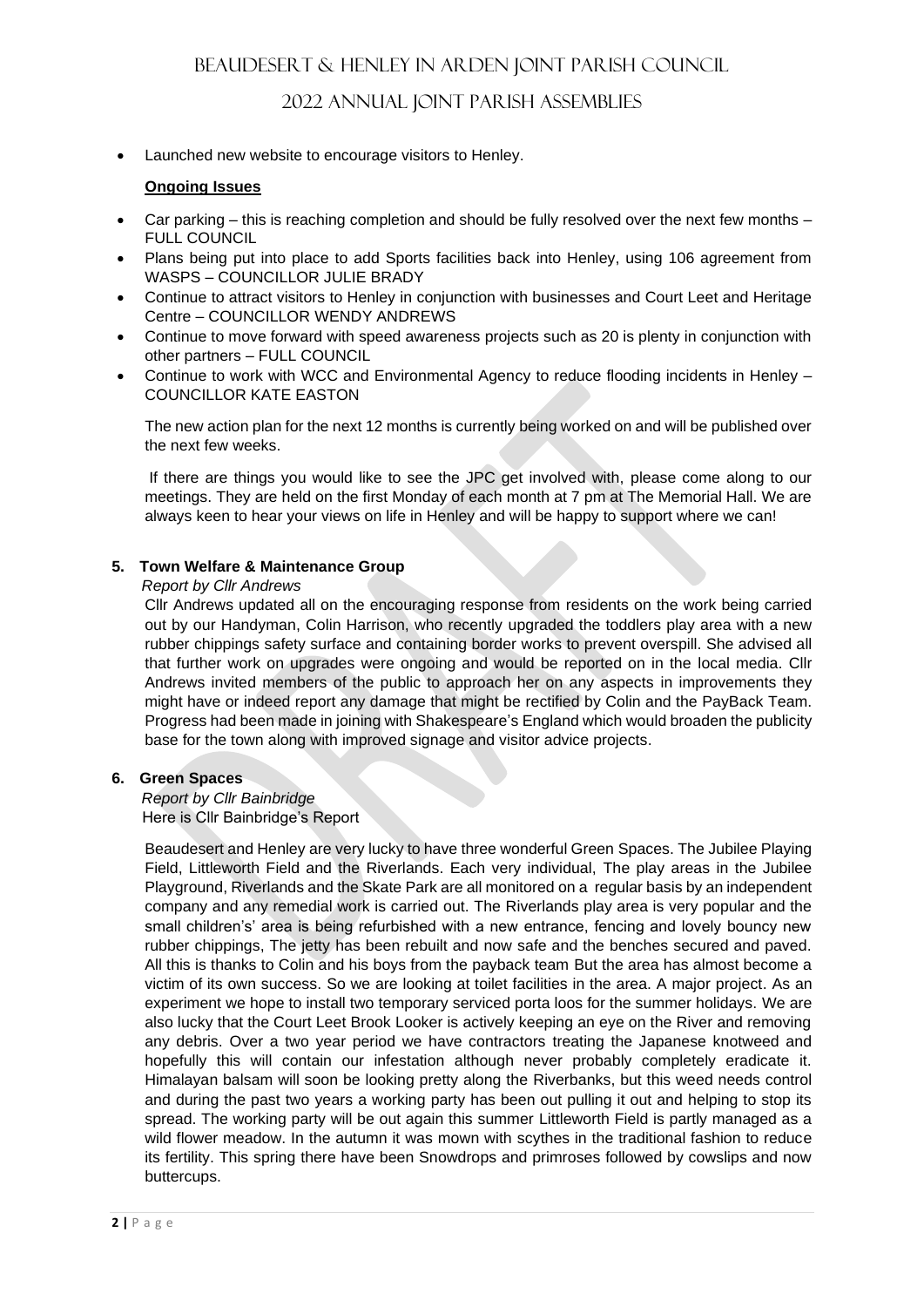# 2022 ANNUAL JOINT PARISH ASSEMBLIES

 We have contractors who cut all the other areas on a regular basis and as is the current thinking do not pick up the cut grass but leave it as mulch.

We have used Mousley's this year as our primary tree surgeon who not only attended trees that have been on our survey but come out very promptly when trees have come down in bad weather. They always leave logs cut to manageable lengths for anyone to take away. Unfortunately we have had to fell several of our large trees as they were becoming very dangerous. We endeavour to replace trees where we can. As I said before we are so lucky to have these areas which during lockdown were an amazing facility which so many residents were able to enjoy.

May I ask that everyone respects these green spaces which unfortunately do get littered with picnic wrappings and bottles and also dog poo.

## **7. Planning Committee**

*Report by Cllr Bainbridge*  Here is Cllr Bainbridge's Report

Parts of Henley and Beaudesert are in the Conservation area, and it is surrounded by the Green Belt and the Arden Special Landscape Area. The Town is very special and the JPC's Planning Committee recognise all these facts. There is the National Planning Policy Framework, the District Council's adopted Core Strategy and the Local Neighbourhood plan all of which we can refer for guidance. Four of the Planning Committee recently attended an excellent Planning course over three weeks. We have had over 40 applications to consider and recommend since October when I joined the Planning Committee. A vast range of applications from a downstairs toilet to the controversial Arden School site. We endeavour to be fair and impartial, respecting the planning regulations, the Historic fabric of our town and bringing local knowledge into consideration. It is important that the public realise that planning applications are often needed for even minor projects, especially tree pruning and signage in the Conservation Area. We do stipulate if a tree is felled one is to be planted in its place. We are very lucky to be able to consult David Tomlinson, an experienced chartered surveyor, who is able to guide us in our deliberations.

# **8. Stratford upon Avon District Council**

 *Report by Cllr Matt Jennings. Cllr Jennings report can be found on the JPC website*

## **9. Henley Court Leet**

## *Report by the High Bailiff Laurence Marshall*

The High Bailiff began his presentation by reiterating on his promise on appointment as HB t engage more with the town. This had begun with inviting all residents who may wish to know more about the Court Leet to become jurors and attend the business meetings and have their say if appropriate. He went on to say that the CL were keen to join with, and support other Henley associations in growing a more accessible image of the body and their activities, such as visiting other Courts in Warwickshire, publication of a news sheet listing their activities and events, the organising and running of the 7 day event, Arts4All, which attracted several hundred locals to the range of events that took place over the week. He added that the CL were presenting an ambitious programme of events in the GH Gardens as part of the Queen's Jubilee celebrations in early June, inviting all those in attendance to come along.

The HB was supported by Low Bailiff, Alistair Price, who reminded people that the Guild Hall was open to the public during the summer months between 2.30 and 4.30pm, every Sunday and that the hall was available for hire for private functions.

# **10. The HUB at Henley [Display]**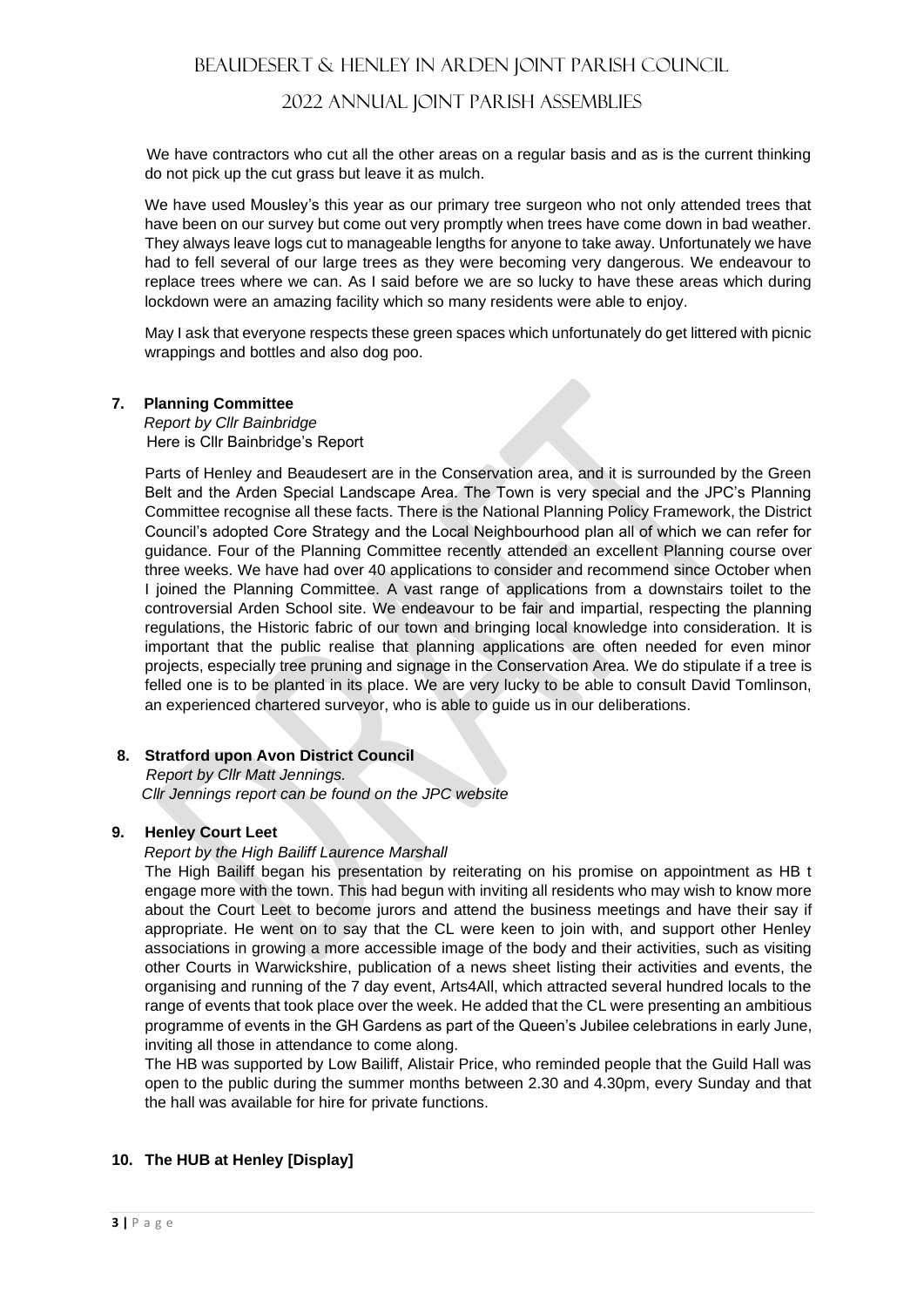# 2022 ANNUAL JOINT PARISH ASSEMBLIES

Peter Crathorne, Chair, HUB, invited Sophie, who replaces Racheal as EO for the group, to expand on the structure and activities of the group, which includes dedicated team of people who devote their time for the good of the young and older folk of Henley, full details can be found on their website, or in the Focus. Sophie made a special mention of the family beach event held in Littleworth, which they hope to construct as part of the Jubilee celebrations starting at the end of May. Full details of this event and other services provided by the HUB can be found on their website.

#### **11. Henley in Bloom**

#### *Report by Mrs Sheila Davis*

Sheila updated all on the upcoming busy period when the HIB team are taking possession of literally hundreds of plants in readiness for planting out for the summer season and they will be most evident during the latter part of May into June and have a particular theme for the Jubilee.

## **12. Henley Flower Club [Display]**

#### *Report by Mrs Annette Walker*

Annette provided the assembly with a display board and details of when the group meet and insisted that anyone coming along need not actually take part initially but be shown demonstrations by experts so that they might be encouraged to join the meetings on a permanent basis. Anyone interested may wish to email Annette, details available form the Parish Clerk.

## **13. Henley War Memorial Trust**

#### *Report by Mr David Broadbent*

The HWMT is probably the least well known Charity in Henley, but it owns this Memorial Hall & the Sports Ground on Stratford Rd, so we are a major contributor to Henley. I was appointed Chair recently as David Jackson is tied with work commitments. The HWMT runs both the Memorial Hall & the Sports Ground on Stratford Road

Thanks to Marijana & Duncan Bainbridge the Memorial Hall basically runs at a small operating profit as a result of: Permanent Lettings to Montessori School & the Apartment plus regular users such as the Rural Cinema, Taekwondo and events like tonight. We wish to thank the JPC for the Grant provided to install Solar PV Panels which has resulted in 1500kW,hrs of generated electricity. The Sports Ground on the other hand runs on a shoestring. Whilst the Tennis Club is very successful & is self-managing as is the Bowls Club, albeit being somewhat financially week as they have the same problem as we, in that maintenance of Grassed Areas is expensive. We cannot survive on lettings alone especially as most of our lettings are to young teams from the surrounding areas. Funding is an on-going necessity as we cannot raise sufficient funds from Lettings only ,as most of our users of the Grassed areas are youngsters. The Football teams range from 7 to 17 year old, & whilst the Summer Cricketers are more mature their finances are in peril, as keeping a Cricket Square is very expensive.

The current grant of £3,200 is required urgently to take advantage of the Spring/early Summer growth period. We are consistently looking for means of raising more funds simply to maintain a good playing surface & good drainage to extend the playing season. We have recently refurbished the Pavilion which is now called The Arden Recreational Centre or the ARC. This is now available for lettings for Family Parties etc.

We recently had a 3 year old Children's Party at the ARC which was very successful & have received a request for another in October. In addition we have booked the Theatre Company Tread the Boards from Stratford to present 4 shows of the 3 Musketeers on the 19th & 20th August.. We intend to promote these shows as a full family day out, to include a Bouncy Castle, Face Painting together with a BBQ & Bar.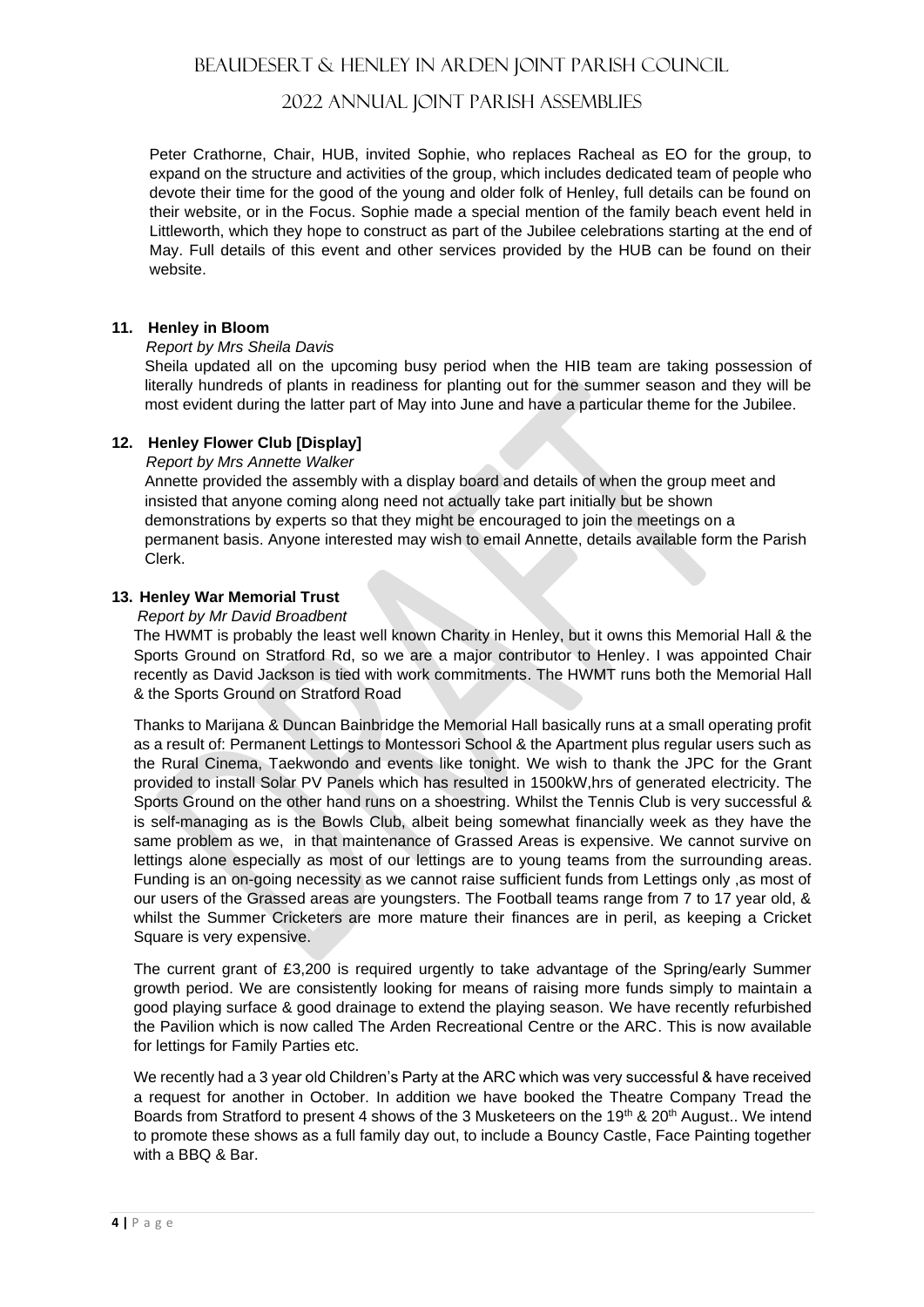# 2022 ANNUAL JOINT PARISH ASSEMBLIES

The Trust Committee has also booked the Platinum Swing Band with Singer Suzie Wood for July 30<sup>th</sup> at the Memorial Hall. Please put these dates in your diaries & let your friends know

Finally the next Rural Cinema is on the  $26<sup>th</sup>$  May again here at the Memorial Hall.

The Film is DREAM HORSE, it's a great film & if you have never attended the Rural Cinema a great film to try us out. with

The Doors, & the Bar, open at 7pm with the film starting at 7:30pm.

### **14. Henley & Wootton Scouts**

#### *Report from the Group*

Unfortunately, Jo was unable to attend the meeting due to Covid restrictions but provided the Clerk with a updated report on the progress of the new accommodation for the scouts at the ARC grounds. A copy of her presentation, which was shown to the assembly, can be found in supporting documents on the JPC website.

#### **15. Henley Christmas Lights**

Unfortunately Sue Westmacott was unable to attend the assembly so her report which follows was read out by the Clerk.

Sorry that we have no representation tonight. The Christmas Lights Committee will be doing the usual fund-raisers this year. We have launched a monthly 100 Club which we hope will help generate the money needed to continue our beautiful lights.

Plans this year include to replace the middle section of the High Street with more modern, energy efficient bulbs. We are thinking about having a Christmas tree somewhere on the north entrance into the Town, if this is viable. We will no longer have one Outside the old Police Station, as this is usually surrounded by parked cars and is a disappointment because of this.

Otherwise, it's all full steam ahead raising the much needed funds. Switch On will be Saturday 26th November. Hope you have a good night.

#### **16. Probus**

Alistair Price informed the assembly on the activities of the group, his report follows: National body of retired or semi-retired professional businessmen. Henley second largest in the

UK with 60 members. Meets on the first Wednesday of every month at the Hockley House Hotel on A34 between Henley & Hockley Heath. Subscription £20 p.a.

Meeting starts at 12:00 with speaker for 45 minutes followed by Q&A. We then have a set lunch costing just £10. We have a wide variety of interesting speakers. The last was Mindu Hornick , who was just 12 when the Nazis sent her to Auschwitz for Czechoslovakia. She then spent 3 years at that dreadful camp, survived the war and came to live in Birmingham – she is now 93.

Our next speaker on Wednesday 1<sup>st</sup> June is David Lodder, who is Lord of the Manor and will be speaking on his role as Deputy Lord Lieutenant of Warwickshire, the role of High Sheriff of Warwickshire and also the link with the Crown, which will be very interesting as the date just precedes the Queen's Platinum Jubilee celebrations on 3rd June.

We welcome guests who might be interested in joining us and if you are, contact either Andrew Yarwood our secretary or myself as Speaker Secretary. Partners are invited to our Summer & Christmas lunches. In some areas Probus has set up women only Clubs. EG Alceste

## **17. Open Forum**

#### 17.1

Mr. Peter Crathorne raised the question of JPC banking levels which the Clerk addressed and advised was available to all on the JOC website.